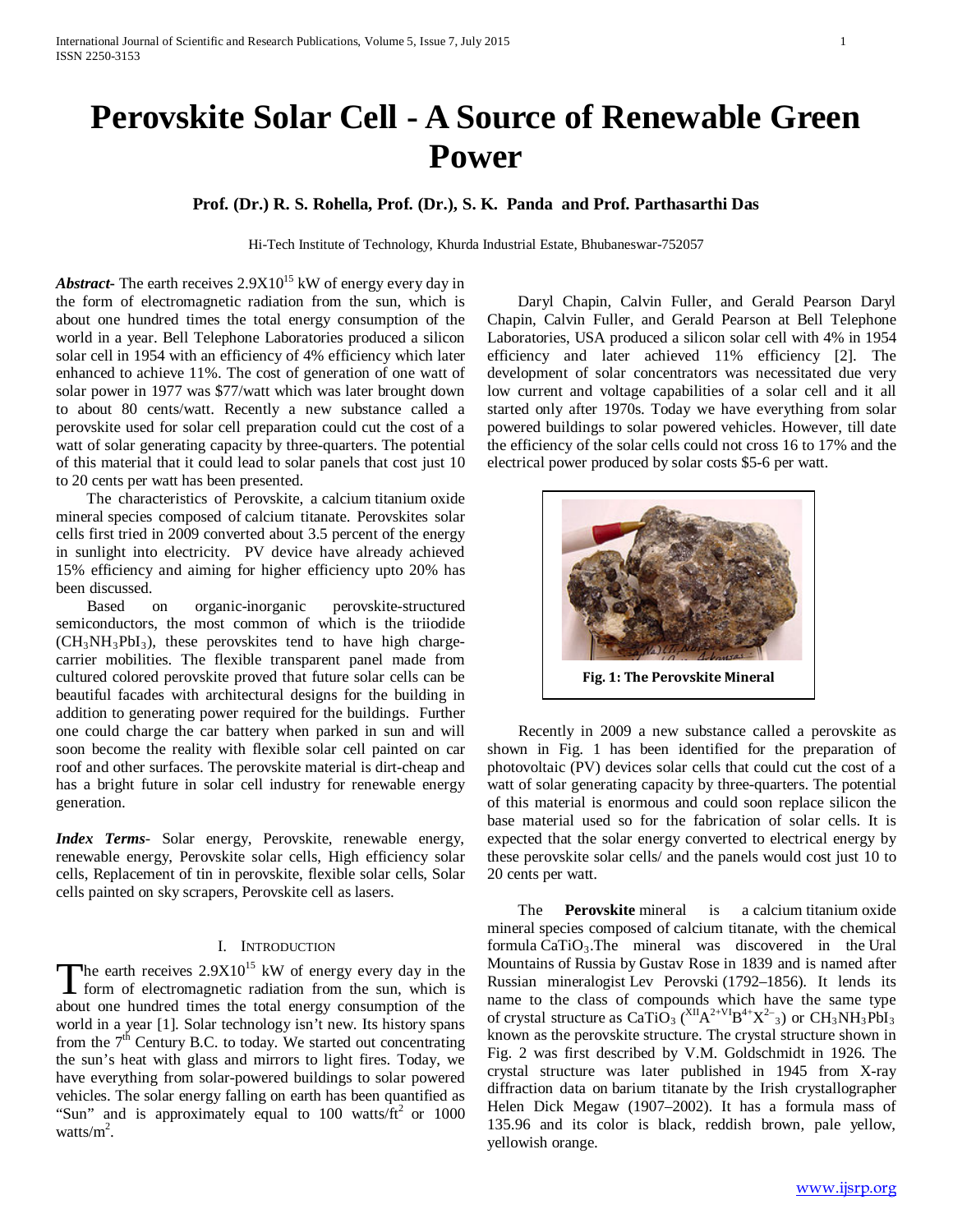

 New solar cell material perovskite offers both cheap and efficient power. When perovskite solar cells were first tried in solar cells in 2009 converted about 3.5 percent of the energy in sunlight into electricity. With consistent research at different labs work perovskite PV device have already achieved 15% efficiency and scientists are aiming for higher efficiency upto 20% [3].

The progress since 2009 has been astonishing, even for a dynamic sector like solar: from 4% to 19% efficiency in five years. Chart from Burn & Meredith, Nature, January 2014. The chart is out of date and the record has risen to 19.3%, announced by Yang Yang at UCLA [4].

#### **Functioning of perovskite solar cell**

 Photovoltaic energy conversion offers one of the best means for the future of renewable energy in the world. The efficiency of solar cells depends heavily upon the light-absorbing materials they use. Photovoltaic systems based on lead halide perovskite are a new, revolutionary type of device with efficiencies currently exceeding 16%. However, a detailed description of how these solar cells turn light into electrical current is still lacking. Publishing in Nature Photonics, scientists from Ecole [Polytechnique Fédérale de Lausanne](http://www.epfl.ch/index.en.html) (EPFL), Netherlands have investigated how the generated electrical charge travels across the perovskite surface of solar cells built with different architectures [5].

# **Lead an environmental drawback in perovskite replaced with tin**

 In four years, perovskite's conversion efficiency has grown from 3.8% in 2009 to just north of 16%, with unconfirmed reports of even higher efficiencies arriving regularly. That's better than a four-fold increase. By contrast, efficiencies of single-crystal solar cells grew by less than 50% during their first five years of development, and most other types of solar cells showed similar modest improvements during their first few years. As seen above, the presence of lead (Pb) in perovskite however is major drawbacks. Hence the early perovskite-based solar cells containing lead a material that is not without its environmental drawbacks as the light-absorbing layer.

#### **Tin Replaces Lead in Promising Solar Cell**



*Fig. 4: Cross-sectional view of a completed photovoltaic device using tin perovskite. Courtesy: Nature Photonics.*

 Efforts were made at Northwestern University to develop a new form of perovskite-based solar cell that replaces lead with tin, a commonly available and much more benign material. The efficiency of this early tin-based cell is a just below 6 percent, but it is believed that there is no reason that tin perovskite solar shouldn't achieve much greater efficiencies on a par with lead. Oxford Photovolatics (Oxford PV), which is commercializing the technology developed by award-winning physicist Professor Snaith, says that omitting lead from the product will make it even more attractive to the potential licensees and customers. The future is lead-free for perovskite solar cells. The new solar cell uses a structure called a perovskite but with tin instead of lead as the light-absorbing material. Lead perovskite has achieved 15 percent efficiency, and tin perovskite should be able to match and possibly surpass that. Perovskite solar cells with tin are being touted as the "next big thing in photovoltaics" and have reenergized the field. "There is no reason this new material can't reach an efficiency better than 15 percent," said lead researcher Mercouri G. Kanatzidis, an inorganic chemist with the Weinberg College of Arts and Sciences at Northwestern. "Tin and lead are in the same group in the periodic table, so we expect similar results" [6].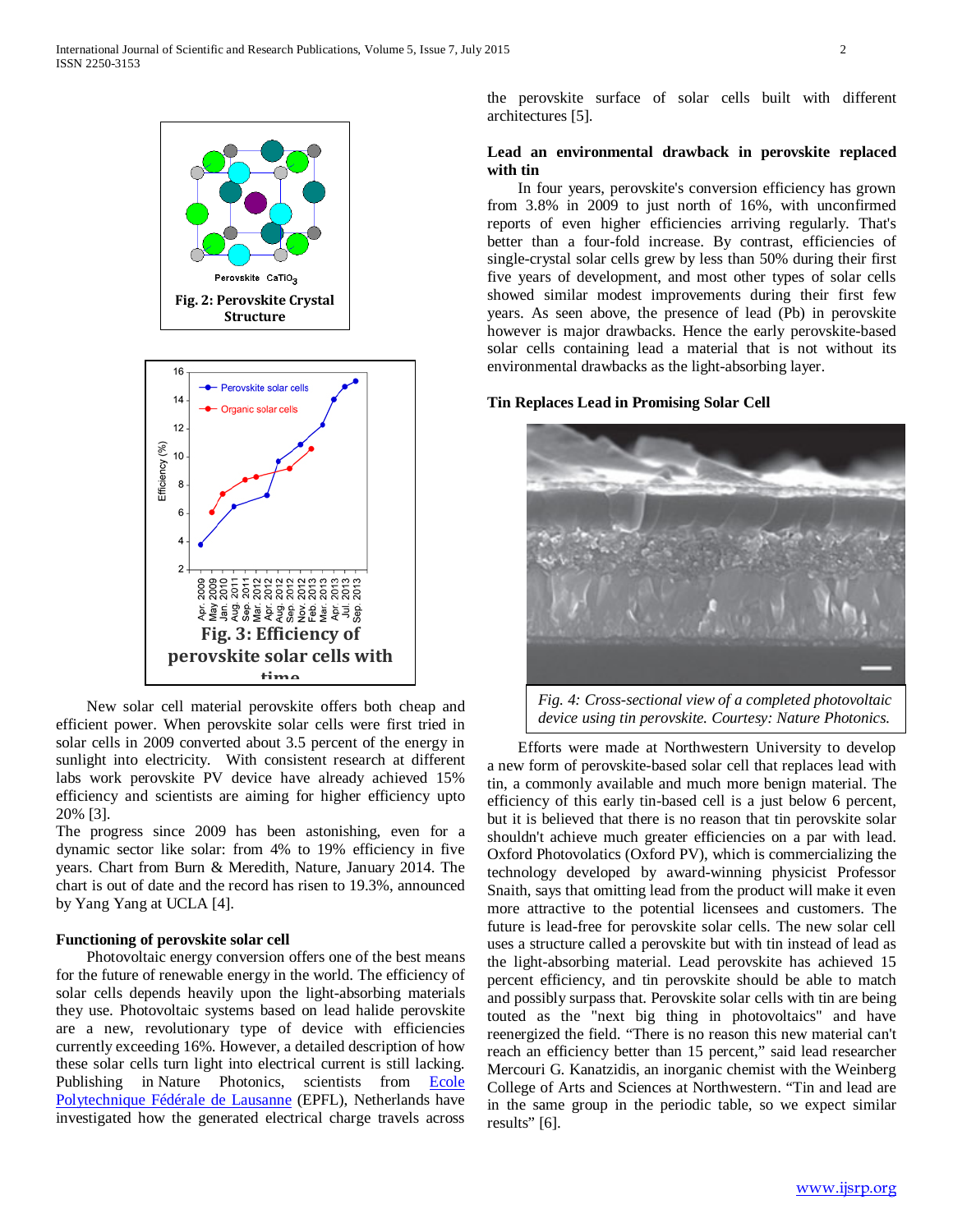# **Lead free perovskite cells could speed up delivery of low cost solar power**

 Although the quantity of lead in Pb-based perovskites is miniscule, the research team, recognizing the requirement to eliminate lead in electronics, has been looking for a substitute that is more sustainable and also inexpensive and abundant. A new breed of solar cells, developed at the University of Oxford by Professor Henry Snaith and his research team, could bring low cost electricity to the market sooner than predicted following the development of a perovskite cell which uses tin instead of lead. "The use of tin has given the scope to produce incredibly cost effective solar cells and it is predicted that tin based solar cells could generate power for as little as \$0.20/Watt and even this could drive down costs even further." Professor Snaith acts as the firm's Chief Scientific Officer. He was recently awarded Outstanding Young Investigator of the year by the Materials Research Society for his pioneering work on perovskite solar cells and was one of Nature magazine's ten nominated people who made a difference in science during 2013.

#### **Diffusion Length**

 'The diffusion length tells us the average distance that charge-carriers (electrons and holes) can travel before they recombine,' says Dr Sam Stranks. 'Recombination happens when excited electrons and holes meet, leaving behind a low-energy electron which has lost the energy it gained from the sunlight.

If the diffusion length is less than the thickness of the material, most charge-carriers will recombine before they reach the electrodes so you only get low currents. You want a diffusion length that is two to three times as long as the thickness to collect almost all of the charges.'



 Previously, researchers were able to get mesostructured perovskite cells to 15% efficiency, using a perovskite compound with a diffusion length of around 100 nanometres (nm). But by adding chloride ions to the mix, [the group] achieved diffusion lengths over 1000nm. These improved cells can reach 15% efficiency without the need for complex structures, making them cheaper and easier to produce.

 There's a huge amount of research going on into solar PV, in many different avenues and the scientists are looking for following aspects and innovations:

- enhance efficiency, not simply reduce costs,
- look reasonably close to marketable products,
- use cheap not exotic materials and straightforward methods of fabrication,

build on silicon, the dominant technology today.

## **Ultrathin Solar Cell is efficient and easy to make**

 Researchers at Oxford University in the UK have made a thin-film solar cell with better than 15% light-conversion efficiency from an emergent class of semiconductors known as perovskites. The devices have a simple architecture and could easily be produced in large quantities because the vapour deposition process used to make them is compatible with conventional processing methods for fabricating such solar cells. The perovskite cell fabricated on glass sheet is shown in Fig. 5, 6.

# **Use of nanoparticles in the manufacture of solar cells: Benefits**

- Reduced manufacturing costs as a result of using a low temperature process
- Reduced installation costs achieved by producing flexible rolls instead of rigid crystalline panels.
- Currently available nanotechnology solar cells are not as efficient as traditional ones; however their lower cost offsets this. Nanotechnology using quantum dots would increase efficiency levels significantly.
- It is believed that solar cell technology will be contributing significantly to our energy needs by 2020 as costs are dropping rapidly.
- Accordingly to Deli Wang the efficiency of nanowire solar cells have been increasing dramatically in the past few years, from tenth of 1% to 15-16%. While it is still lower than the best Si cells (silicon), but it is fast improving.

# **Latest Developments & Highlights**

 Now there is excitement, and it is over a class of materials known as perovskites. Perovskite materials for solar cells were first reported in 2009 (organo-lead halides, in case you are interested), but they were very low efficiency and had to remain liquid in use. Not promising. . By doing some clever polymer chemistry, they were able to make solid perovskite solar cells, and then, in only 18 months, engineered these up to efficiencies of 16%. It took decades of research on silicon to get such improvements. But the polymer was expensive and complex. Still, **Science magazine classed perovskite solar cells as one of the breakthroughs of 2013.** So perovskite PV is at the point of, perhaps, maximum optimism. There are predictions that the efficiencies could reach 50%, the costs could fall to well below where silicon might get to in 10 years, and the science points to it being desirable to make these cells thicker, rather than as thin films, meaning they can be suitable as window or roofing materials. And the prototype cells produced have partial transparency.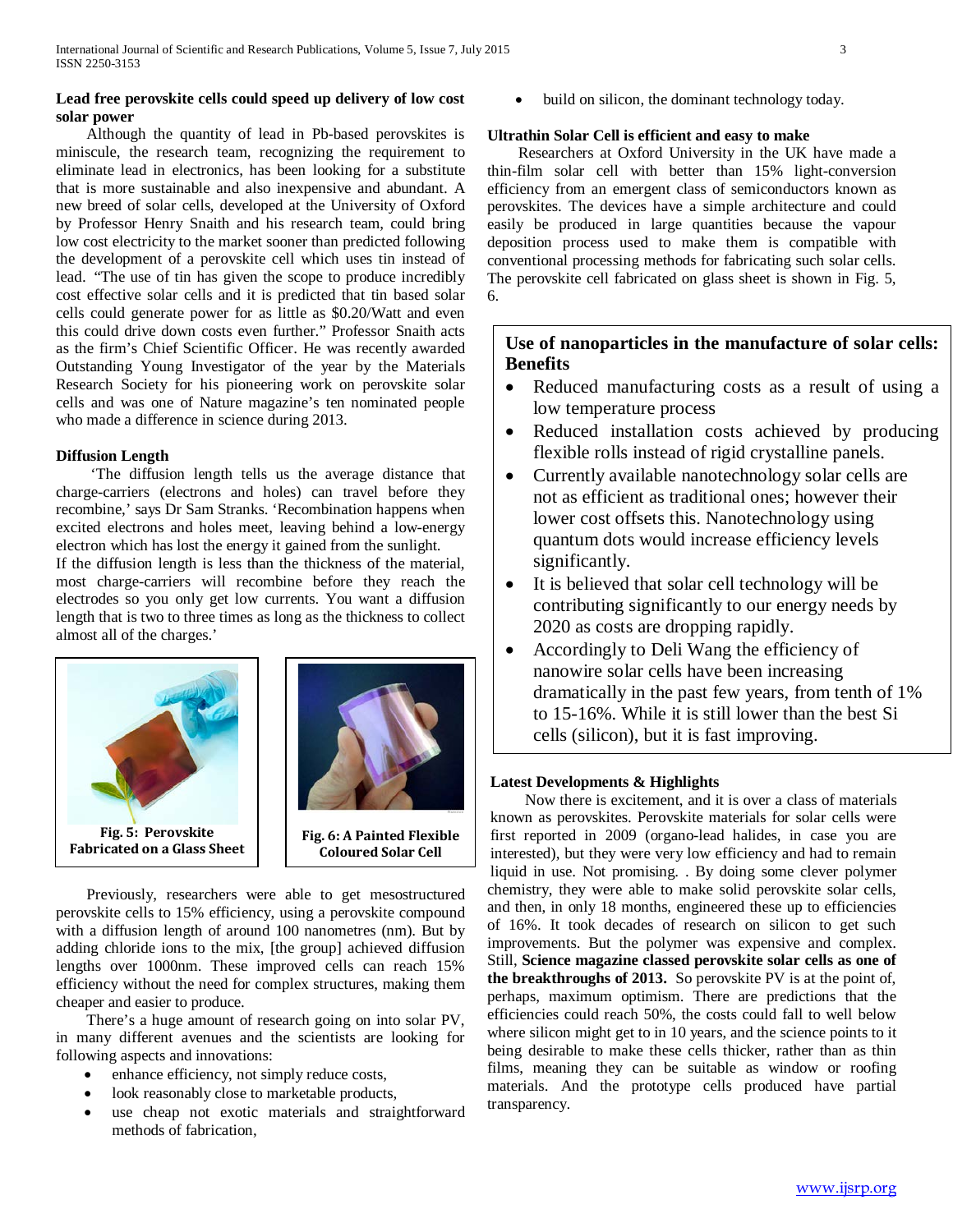### II. STUDY: PEROVSKITE SOLAR CELLS CAN DOUBLE AS LASERS

 The new findings, recently published online in the *Journal of Physical Chemistry Letters*, show that these "wonder cells" can also produce cheap lasers. By sandwiching a thin layer of the lead halide perovskite between two mirrors, the team produced an optically driven laser which proves these cells "show very efficient luminescence"—with up to 70% of absorbed light reemitted. Perovskite promises solar cell by day, light panel by night. This is seen in Fig. 7.



**Fig.7: By sandwiching a thin layer of the lead halide perovskite between two mirrors, the team produced an optically driven laser which proves perovskite cells can re-emit up to 70% of absorbed light**

# **1. Lead free perovskite cells could speed up delivery of low cost solar power**

 A new breed of solar cells, developed at the University of Oxford by Professor Henry Snaith and his research team, could bring low cost electricity to the market sooner than predicted following the development of a perovskite cell which uses tin instead of lead. Oxford Photovolatics (Oxford PV), which is commercialising the technology developed by award-winning physicist Professor Snaith, says that omitting lead from the product will make it even more attractive to the potential licensees and customers. Scientists at Northwestern University in Illinois have become the first to develop a new solar cell with good efficiency that uses tin instead of toxic lead perovskite to convert sunlight into electricity. The breakthrough will enable the manufacture of cheaper solar cells, also called photovoltaic cells or PV cells. The tin solar cell is being hailed as "the next big thing in photovoltaics."

# **2. Perovskite thin-film using vapour deposition to turn**



#### **skyscraper as power plant**

 The glass sides of skyscrapers will become power plants in the not-too-distant. The rapidly falling cost of converting sunlight into electricity means it's just a matter of time before solar power generation is part of the structure of new buildings. At the same time, the development of new photovoltaic materials for turning photons into electrons is increasing the range of ways the sun's energy can be harnessed. The scientists think will be very widespread around the world in the next three to five years. It won't be considered a novelty in new buildings - it will be a no-brainer in terms of building cost-effectiveness." **[Perovskite](http://www.ecoseed.org/technology/17530-perovskite-solar-material-to-reach-conversion-efficiency-of-over-30-percent)  [solar material to reach conversion efficiency of over 30](http://www.ecoseed.org/technology/17530-perovskite-solar-material-to-reach-conversion-efficiency-of-over-30-percent)  [percent.](http://www.ecoseed.org/technology/17530-perovskite-solar-material-to-reach-conversion-efficiency-of-over-30-percent)** There is a bright future for solar ahead**.** The glass sides of skyscrapers will become power plants in the not-too-distant. This is shown as shown in Fig. 8.

#### III. SPRAY-ON CELLS CAN TURN ANYTHING INTO A SOLAR PANEL:

 Scientists from Sheffield have developed low-cost, spray-on solar cells**.** They are applied to surfaces in a similar way to paint or graphic printing**.** The spray-on cells are made perovskite that produces very little waste. They can be easily mass produced, meaning manufacturing costs are low.

# IV. SPINNING SOLAR CELLS INTO ELECTRONICS TEXTILES

 Scientists have developed solar cells in the form of fibers that can be woven into textiles, paving the way for powering small electronic devices incorporated into clothing. Although promising as a source of renewable energy, solar cells are facing a trade-off between cost and efficiency: they are either inexpensive or inefficient, or they have a reasonable efficiency and are very expensive. One solution may come from solar cells made of perovskite materials, which are less expensive than silicon and do not require any expensive additives. Perovskites are materials with a special crystal structure that is like that of perovskite, a calcium titanate. These structures are often semiconductors and absorb light relatively efficiently. Most importantly, they can move electrons excited by light for long distances within the crystal lattice before they return to their energetic ground state and take up a solid position, a property that is very important in solar cells.

 A team led by Professor Peng Hisheng at Fudan University in Shanghai has now developed perovskite solar cells in the form of flexible fibers that can be woven into electronic textiles (8).

Prototype solar panels incorporating nanotechnology are more efficient than standard designs in converting sunlight to electricity, promising inexpensive solar power in the future. Nanostructured solar cells already are cheaper to manufacture and easier to install, since they can use print-like manufacturing processes and can be made in flexible rolls rather than discrete panels as shown in Fig. 6. Newer research suggests that future solar converters might even be "paintable." The multi colored facades on the buildings as shown will be flexible and will not only be decorative but also will generate electrical energy required for the buildings.